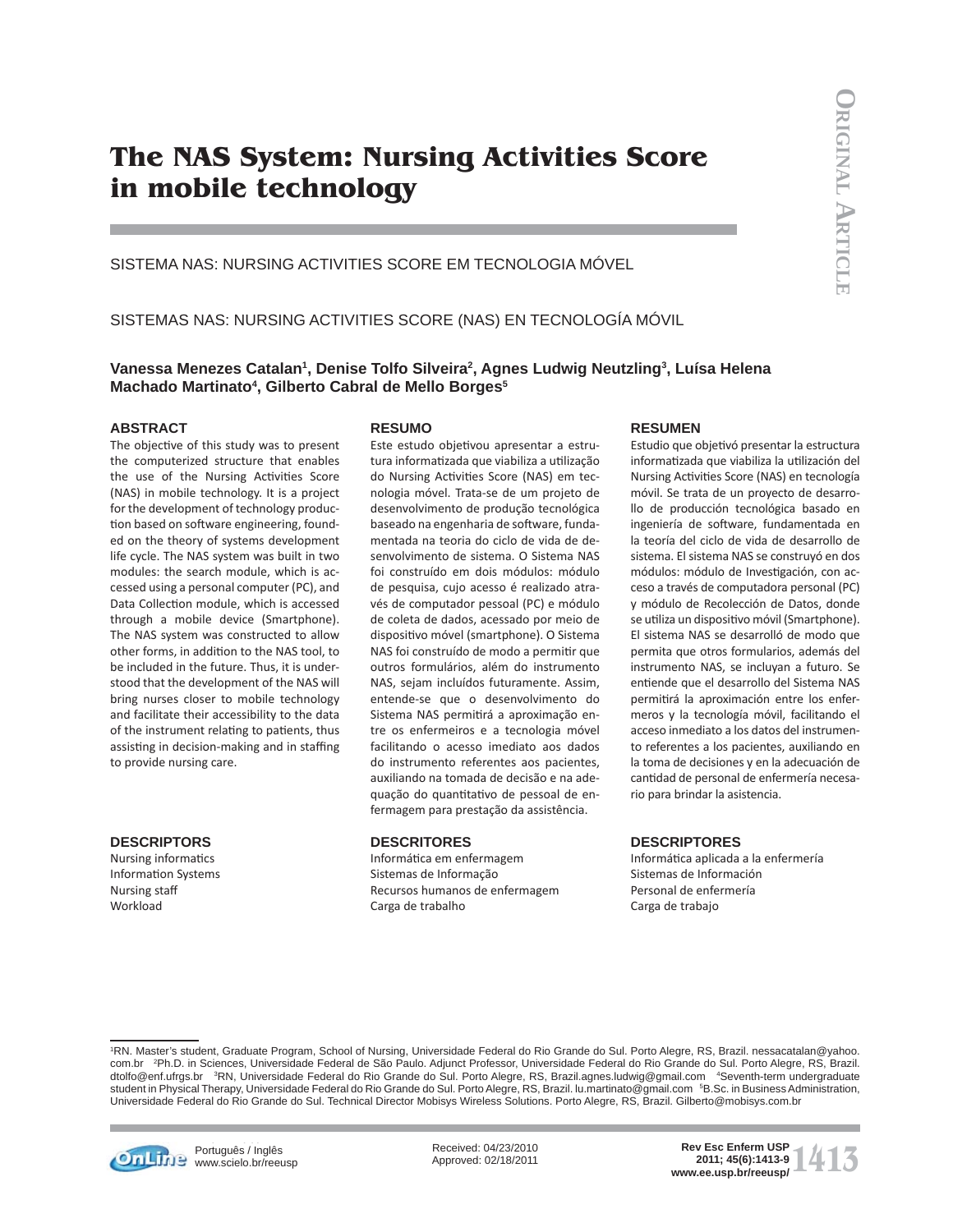

# **INTRODUCTION**

Intensive Care Units (ICU) concentrate highly specialized human and technological resources and complex, sophisticated care is delivered, at a high cost for the health system $(1-2)$ . In that context, for nurses to deliver ICU care, they need a broad scientific knowledge base and specializations allied with their technical and intellectual skills, linked with their daily care and administration practice $(3)$ .

At most health institutions, the nursing team represents the most significant percentage in quantitative and budgetary terms, which makes nurses the most targeted professionals when it comes to cost reduction $(4)$ . In that sense, nursing has been working to provide evidencebased proof that the numerical and qualitative inadequacy of nursing resources impairs the clients' rights for riskfree health care.

In the search to improve the cost-benefit relation in health care, it becomes fundamental to use indicators that objectively assess patients' clinical condition and care needs. Such care indicators are increasingly necessary for actual staff dimensioning at different hospital units $(1)$ .

One instrument constructed for patient classification and nursing workload assessment in intensive care is the NAS (Nursing Activities Score)<sup>(5)</sup>. Specialists developed the NAS based on the TISS-28 (Therapeutic Intervention Scoring System), with a view to modifying it more specifically for ICU nursing activities<sup>(5)</sup>. The authors found that the NAS is three times more precise and representative in comparison with the TISS -28 to measure the ICU nursing workload $(5)$ . Thus,

studies<sup>(6)</sup> appoint that the NAS is interesting and valuable for care management, as the number of nursing professionals its score suggests very closely approximates the reality found.

Using any assessment instrument demands adequate data collection though, and information is both the main element in decision making and essential for care quality and nursing management. Access to information on their practice provides nurses with evidence for supporting Nursing's contribution to client outcomes. In that context, nursing's main effort is to specify the requirements of the information system and the inclusion of nursing needs with a view to sustaining their professional practice<sup>(7)</sup>.

Ideally, data should be collected directly at the care point, as if records are made after care has been accomplished, like at the end of the shift for example, much information can be lost, which could both compromise quality and duplicate efforts<sup>(8)</sup>. In that sense, the PDA (Personal Digital Assistant) is suggested as a possible nursing approach to care delivery at the client's bedside<sup>(9)</sup>.

**1414 Rev Esc Enferm USP www.ee.usp.br/reeusp/**

**2011; 45(6):1413-9**

Besides the PDA, other mobile technology devices exist that can also be adapted for use at the bedside. Smartphones, for example, are increasingly conquering users. These devices are mobile phones with different resources. including internet on an open platform to install different applications according to the type of use and the ability to read and/or edit different files, such as the Microsoft Office package (Word, Excel, PowerPoint). Hence, Smartphones can be useful for people who use mobile phones as a work tool $(10)$ .

Data collected through a validated instrument like the NAS can be computerized to describe practice and facilitate actions and decision making in critical patient care. Besides, the use of the NAS can serve not only to support nursing professionals' actions in care delivery to critical patients, but also to respond to information production for client/ patient care quality and outcome assessment purposes. It is known that all assessment activities depend on the availability of appropriate and precise information<sup>(11)</sup>.

In that perspective, this study aimed to present a computerized structure that makes it possible to use the NAS

> through mobile technology. Thus, the researchers hope to contribute with information and propositions that enhance reflections on nursing knowledge construction in the field of information systems.

## **METHOD**

...studies appoint that the NAS is interesting and valuable for care management, as the number of nursing professionals its score suggests very closely approximates the reality found.

This technological production development project was based on software engineering, in the framework of the systems development life cycle theory, which comprises seven phases (Problem Acknowledgement, Feasibility Study, Analysis, Project,

Testing and Maintenance), which can often overlap $(12)$ .

The study was developed at the Hospital de Clínicas de Porto Alegre (HCPA), which is a member of the Ministry of Education's teaching hospital network and is academically affiliated with the Universidade Federal do Rio Grande do Sul (UFRGS). The selected sector was the Intensive Care Center (ICC), located in the North wing of the hospital, on the  $13<sup>th</sup>$  floor. The feasibility of the project was analyzed together with the Information Technology Management Coordination Office (CGTI) and the head of the Intensive Care Nursing Service (SETI) at the HCPA. In addition, budgets were requested from mobile technology software development companies to rent the mobile devices. The devices used are mobile devices (Smartphones with MS Windows Mobile, a mobile phone with an HTML browser), the latter with Wi-Fi for access to the wireless network.

The technology chosen to construct the system was the use of WEB pages and JAVA language with the HTTP protocol, which cover the two modules. This technology is characterized as cross-platform (any operating system,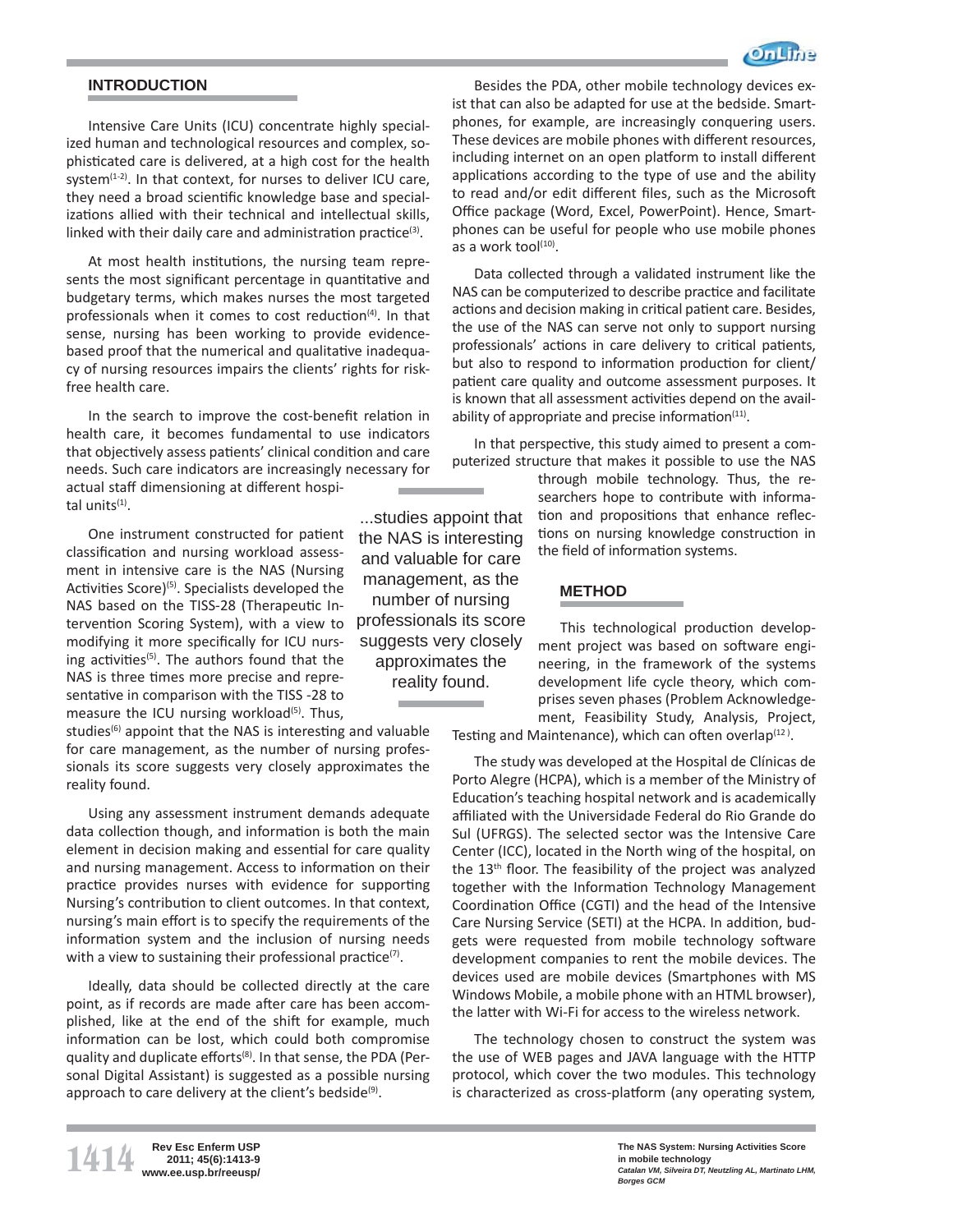

Windows-Linux-Mac) and cross-browser (any browser: Internet Explorer, Firefox, Opera, HTML2). JAVA is a programming language that is not linked with a specific operating system, working on any computer independently of the microprocessor and the specific operating system  $used<sup>(13)</sup>$ .

For the entire set of human attitudes and behaviors to facilitate the present study development, procedures and ethical requirements for health research were respected. Therefore, approval for the project was obtained from the Institutional Review Board at UFRGS and at the HCPA (No 08-656).

# **RESULTS**

The NAS System was constructed in two modules:

• Research Module: accessed through personal computers (PC).

Data Collection Module: accessed through the mobile device (Smartphone).

The research module of the NAS System was created for internet access through a desktop or laptop PC. The System site is hosted on a test server of the HCPA and can only be accessed from hospital computers through a login and password the CGTI provides to the research administrator, which makes it safe, as only enabled people can manage the System. The NAS System was constructed to permit the future inclusion of other forms besides the Nursing Activities Score.

Through a user-friendly interface, on the homepage of the NAS System research module (Picture 1), an explanation is displayed about the Nursing Activities Score and the scale concept. The main menu on that page, as well as in all other research modules, also contain buttons that, when clicked on, allow users to navigate inside the system's research platform. These buttons are repeated on all pages, so that users can move across the pages as needed.

| Principal            | Cadastros                                                                                                                                                                                                                                                                                                                                                                                                                                                                                                                                                                                                                 | Pesquisa | <b>Boletim</b> | Relatórios |
|----------------------|---------------------------------------------------------------------------------------------------------------------------------------------------------------------------------------------------------------------------------------------------------------------------------------------------------------------------------------------------------------------------------------------------------------------------------------------------------------------------------------------------------------------------------------------------------------------------------------------------------------------------|----------|----------------|------------|
| 0 que significa NAS? | Cliente: Hospital das Clínicas de Porto Alegre (RS)                                                                                                                                                                                                                                                                                                                                                                                                                                                                                                                                                                       |          |                |            |
|                      | O NAS (Nursing Activities Score) é um instrumento desenvolvido por Miranda e seus colaboradores para a classificação de<br>pacientes e avaliação de carga de trabalho de enfermagem na terapia intensiva. O NAS surgiu a partir do TISS-28 (Therapeutic<br>Intervention Scoring System) com a finalidade de torná-lo mais específico para as atividades de enfermagem realizadas em UTI.<br>É um instrumento valioso para o gerenciamento do cuidado, uma vez que o quantitativo de profissionais de enfermagem<br>sugerido pela sua pontuação está muito próximo ao da realidade encontrada (CONISHI; GAIDZINSKI, 2007). |          |                |            |
|                      |                                                                                                                                                                                                                                                                                                                                                                                                                                                                                                                                                                                                                           |          |                |            |
|                      |                                                                                                                                                                                                                                                                                                                                                                                                                                                                                                                                                                                                                           |          |                |            |

**Picture 1** – Homepage of the NAS System – research module

When clicking on the button *Register*, the researcher has access to another screen (Picture 2) with five registration options: for patients, researchers, research groups, research items and the type of response data to be obtained.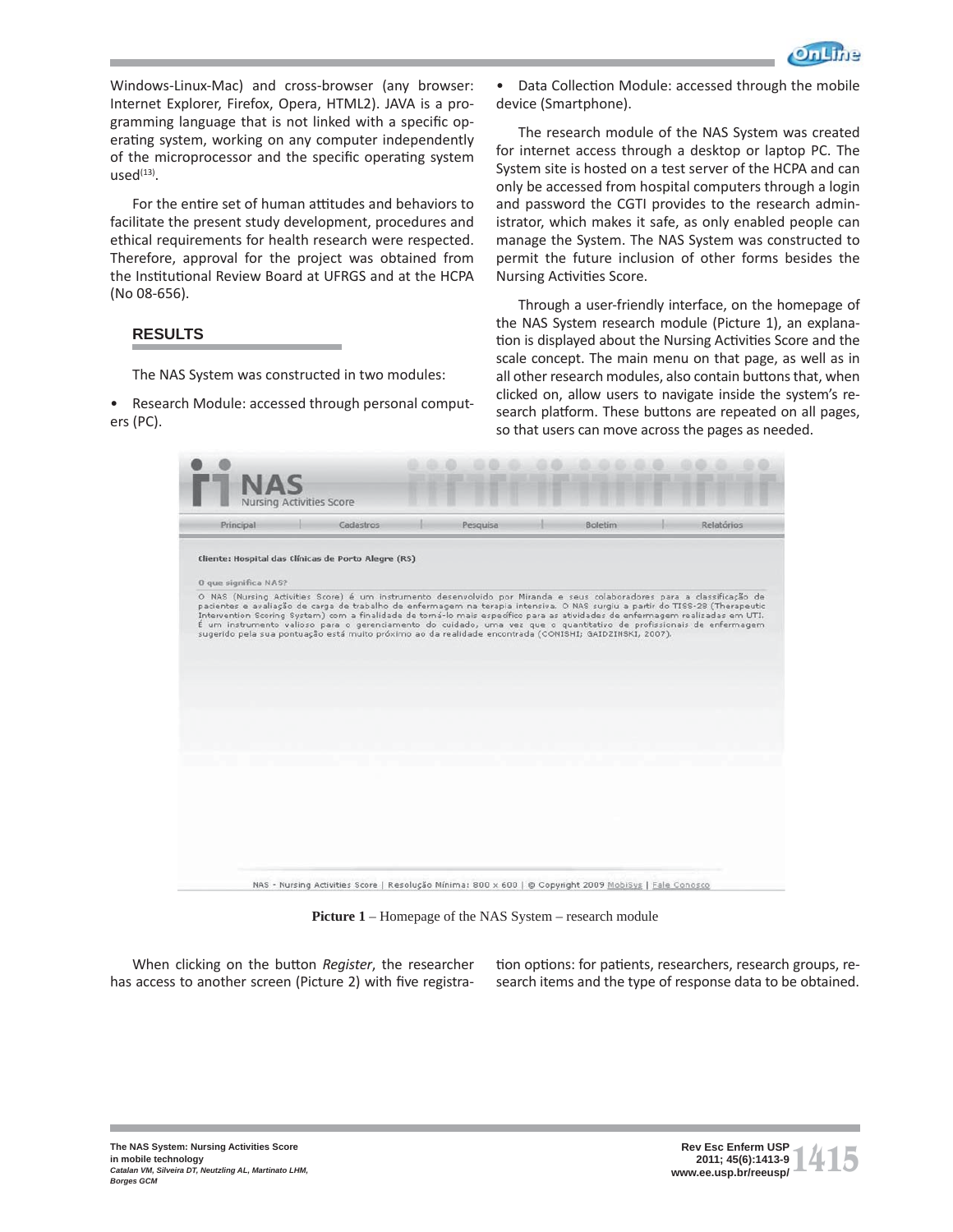

| Principal | Cadastros            | Pesquisa |   | Boletim                         | Relatórios |
|-----------|----------------------|----------|---|---------------------------------|------------|
|           | $\vee$ Pacientes     |          | I | $\vee$ Grupos de Pesquisa       |            |
|           | $\vee$ Pesquisadores |          | Ź | $\vee$ Itens de Pesquisa        |            |
|           |                      |          | Ü | $\checkmark$ Tipo Dado Resposta |            |
|           |                      |          |   |                                 |            |
|           |                      |          |   |                                 |            |

**Picture 2** – *Register* page of the NAS System – research module

To give an example, when selecting the *Patients* button, the researcher can register patients at the unit, who are listed in the order of registration. More patients can be included, excluded (by clicking on the *X* symbol) or help can be requested (? button). The help button is present on different pages in the system. The register addresses information like: file, box (bed), entry date, exit date, death certificate, origin, Mechanical Ventilation (MV) and multi-resistant microbe (if the patient is being treated for some infection this type of agent has caused). It should be highlighted, like on the other screens, that only those items marked with a red asterisk  $(*)$  have to be filled out. After finishing the completion, the researcher clicks on the button *Save data* to finish registering patient information in the database and, if (s)he changes his/her mind, merely clicking the *Back* button is enough to return to the previous page. The *Back* option also appears on different pages.

When selecting the *Research items* button on the register page (Picture 2), the user is taken to another screen that displays all NAS scale items already registered, with options to exclude existing items and add new ones. When the user clicks on *Include*, the following fields appear:

• Description: the item should be written out (e.g. vital signs, times, calculation and regular weight). This field is mandatory;

• T*ype of Response Data*: whether the included data will be decimal, mixed or others. Completion is mandatory;

• Standard Value: functions as a kind of default, in which the completed value is always the same;

*• Maximum Value*: the maximum value the item accepts is filled out;

*• Minimum Value*: the minimum value the item accepts is filled out.

After completing these fields, data can be saved, including the new item. The researcher can also return to the previous page or move on to a new one (main menu buttons).

According to the NAS instrument, items should be grouped according to the basic activities suggested, such as: monitoring and control, laboratory tests (biochemical and microbiological), medication (except for vasoactive drugs), hygiene procedures, drain care (nasogastric probe with drainage, EVD), mobilization and positioning, support and care for relatives and patients, administrative and management tasks, ventilation support, cardiovascular support, renal support, metabolic support and specific interventions.

In the sequence for including the NAS scale in the system, on the *Register* screen (Picture 2), the user should click on the *Research Group* button, moving on to the next page that displays all previously registered NAS scale groups, including the option to exclude existing items and add new ones. When selecting the item *Include*, on the next page, the field *Description* appears, where comple-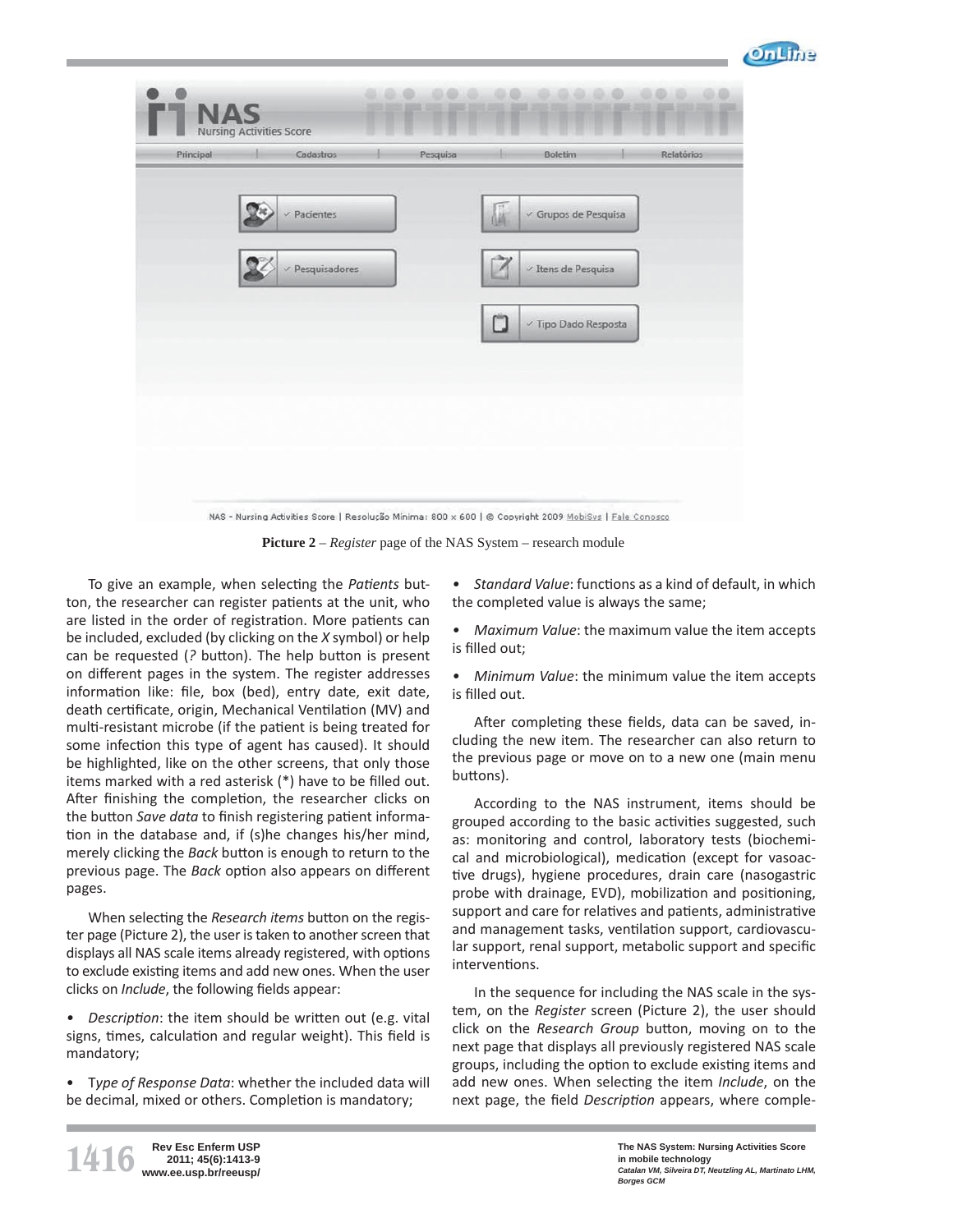

tion of the item title is mandatory (for example: metabolic support); the option to mark items for exclusion, in case only one of the items related to the group is permitted (for example: items from the hygiene care group). Also, all registered items are presented, so as to include only those items related to the included group.

Going back to the *Register* screen (Picture 2), the *Type of Response Data* button directs the user to the page where all available response data alternatives the database will recognize can be selected, which are: simple choice, text, decimal, full, date and multiple choice.

When returning to the main menu (on the top part of the screen), the *Research* button directs the user to a screen that lists the title of all researches registered in the System. Thus, more than one research can be included. When the user clicks on *Include*, the user is directed to another page that displays the following fields:

• Description: including the research title is mandatory;

*• Responsible*: where the user should select the researcher responsible for the research;

• Creation Date: where the current date appears as the research creation date;

• Research Group: permits selecting the item groups for inclusion;

• Add button: the user clicks on this button after choosing all item groups to be added to the research.

Going back to the main menu and clicking on *Bulletin*, the administrator can visualize the same screens the collector accesses through the Smartphone. The *Bulletin* module also permits NAS data collection in the same way as when using the device, but on a PC.

The main menu also contains the button *Reports*. When this is selected, the administrator goes to a page where research reports can be exported as Microsoft Excel worksheets.

The data collection module of the NAS System was created for access through a mobile device (Smartphone). Access is obtained through the Smartphone browser, typing the address of the system's collection page, which is recorded in the device's history of pages visited, so as to facilitate future collections.

Picture 3 below is the first page that appears, with a list of bulletins. Each line contains the number of the patient's file, the respective NAS collection date and the same patient's total NAS score on that date. On the same page, collections can be excluded by clicking on the *X* symbol.



**Picture 3** – *List of Bulletins* page of NAS System – data collection module

By clicking on *Include*, the user is taken to the following page (Picture 4), where the fields below are displayed:



**Picture 4** – *Bulletin Cover* Page of the NAS System – data collection module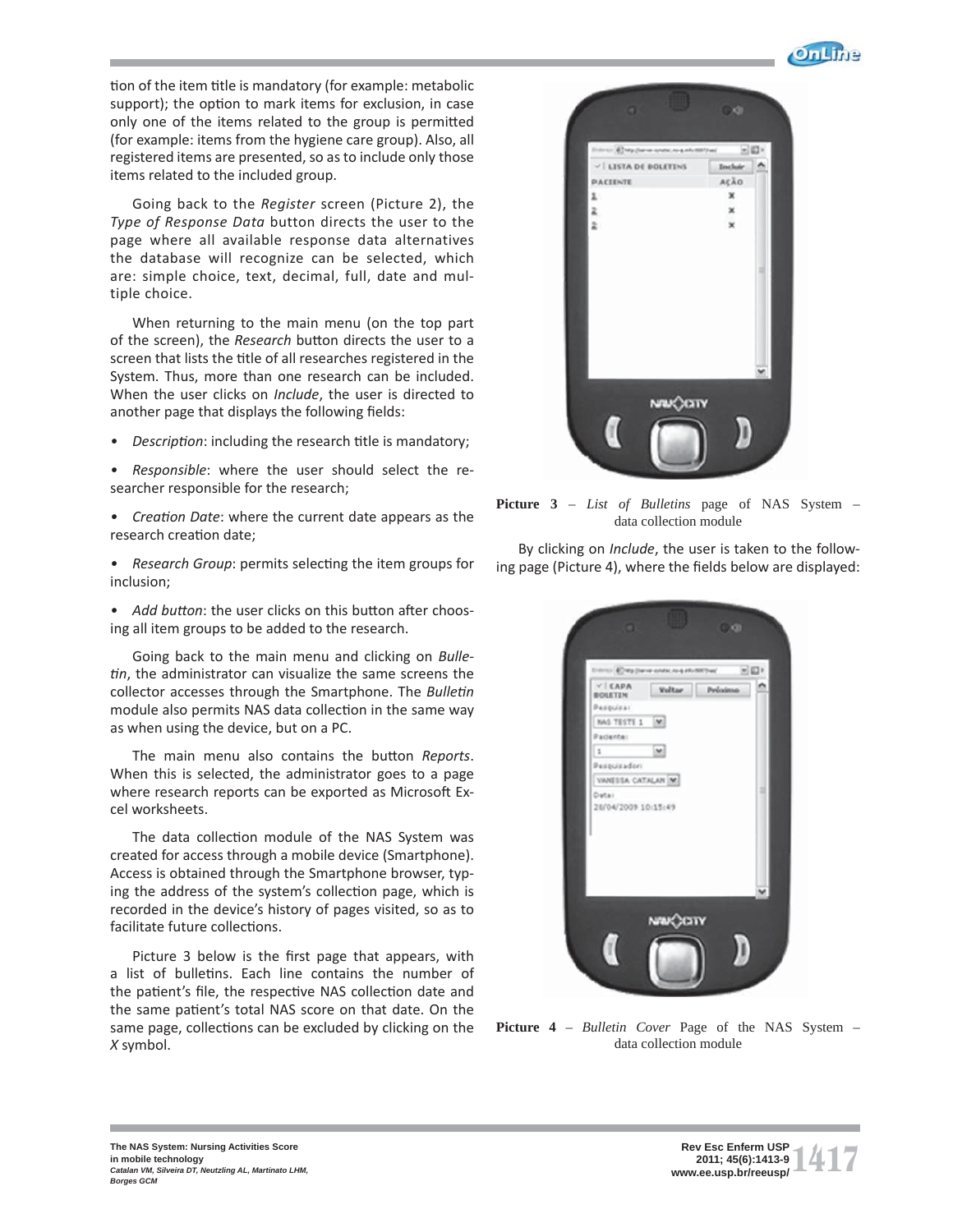

- *Research*: where the user should select the title of the research (s)he is participating in;
- Patient: where the number of the patient's file should be selected;
- *Researcher*: where the name of the researcher who is collecting the data should be selected.

The date and time of data collection automatically appear as the standard value according to the device's operating system.

Under these fields, the current date and collection time is displayed.

When clicking on *Next*, the user moves to another page (Picture 5), which is actually the computerized version of the NAS form.



**Picture 5 –** *Completion* Page of the NAS System – data collection module

The form is completed by touching the screen, a resource frequently used in data collection. The collector selects the quadrants of each NAS item corresponding to the care the patient received during the last 24h. When clicking on the selection field, the score of the respective NAS item already appears. When finishing the completion, the collector selects the *Save* button, so as to save data in the system database and visualize the final NAS score.

## *The Creati on of the System: one obstacle, one lesson*

One of the first obstacles after defining what device to use in the research was the purchasing of the apparatus (Smartphone*).* Besides the price of this type of technology (high cost), technical specifications had to be observed

with a view to compatibility with the project and its use in the HCPA system. The responsible researchers sought different models and brands of these devices on websites and specialized mobile telephony stores. The following items were observed for the purchase:

- Being a mobile phone with an HTML browser;
- Being a Smartphone with a Windows Mobile™ operating system;
- Having Wi-Fi access;

• Having Touch Screen technology to facilitate form completion;

- Larger screen sizes with better resolution to facilitate visualization;
- Device memory, which interferes in the connection speed;
- Battery duration and useful life;
- Price compatible with the researchers' budget;
- Unblocked device for any telephone operator to use.

After many searches and different meetings, the researchers found the model Smartmaxx Gold, brand Nav City*,* the most compatible at the time. It was mainly used during tests with the hospital's wireless network. While constructing the system, a Smartphone, model SGH i710, brand Samsung, owned by one of the researchers, was also used. Internet access with this Smartphone was obtained through a connection cable between the device and a PC, as it did not possess Wi-Fi technology. Thus, it was only used in the layout creation and system adaption phases before migrating to the HCPA intranet. It should be highlighted that the use of two different models and brands in the system construction was important to verify that there were no differences in NAS system access depending on the browser.

When using Wi-Fi and even other networks, users need to be aware that network signals may not work, receive interference or even be weak at certain access points, mainly when far from the wireless network antenna. Besides, the device model can interfere when capturing the network with good or weaker signals, as some models can capture this signal better. At different times during tests at the CTI, the Internet signal was either interrupted or very weak or the network's safety configurations blocked the system pages. The network support team little by little solved all of these problems by configuring the device and migrating the system to the HCPA intranet.

During the system construction, various obstacles were met. Many meetings were held with the CGTI, during which configurations, access mode, type of programming language were discussed, besides various encounter to configure the device so as to permit its network access. One of the most discussed aspects during these meetings was undoubtedly research data traffic safety, that is, that patient data could not be accessed from outside the hos-